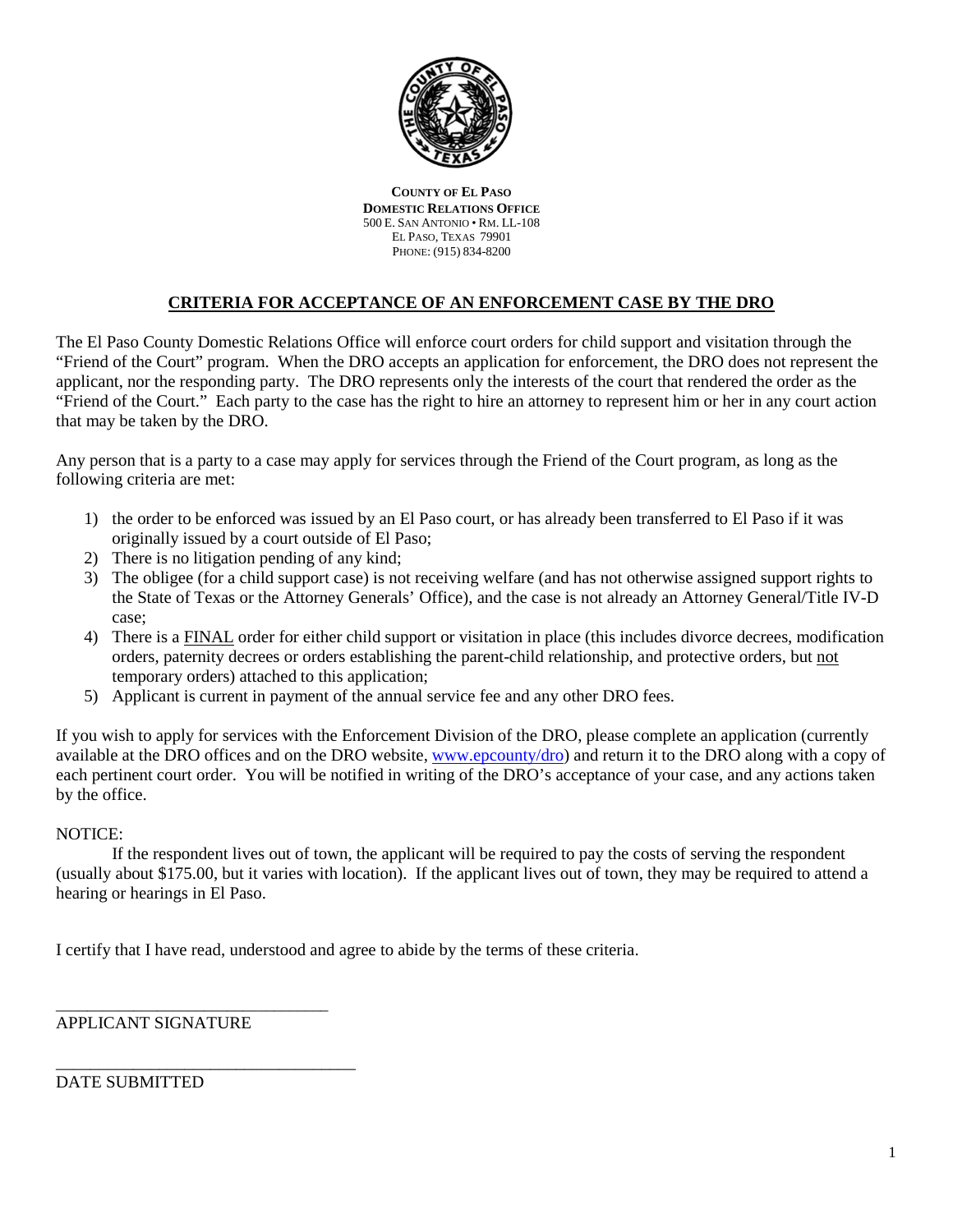**EL PASO COUNTY DOMESTIC RELATIONS OFFICE 500 E SAN ANTONIO AVE, LL-108 EL PASO, TEXAS 79901 PHONE (915)834-8200 FAX: (915) 834-8299 HOURS: 8:00AM – 4:30 PM** 

**FOR INTERNAL USE ONLY** Submitted by: Mail / Walk-in / E-mail Received by Date Received:

## **APPLICATION TO ENFORCE CHILD SUPPORT AND/OR MEDICAL SUPPORT**

*NOTE: A MOTION TO ENFORCE AN ORDER BY CONTEMPT MAY RESULT IN THE PAYOR BEING INCARCERATED IN THE EL PASO COUNTY JAIL.* 

PLEASE READ THE **"CRITERIA FOR ACCEPTANCE OF A CASE BY THE DRO"** ATTACHED TO THIS APPLICATION BEFORE SUBMITTING THE APPLICATION.

**CAUSE NO.:\_\_\_\_\_\_\_\_\_\_\_\_\_\_\_\_\_\_\_\_\_\_\_\_\_\_\_\_\_** 

#### **GENERAL INFORMATION**

IT IS THE POLICY OF THIS OFFICE TO ATTEMPT TO RESOLVE CHILD SUPPORT DISPUTES BY SENDING TO THE PAYOR A COMPLAINT LETTER. THE LETTER ADVISES THE PAYOR THAT A COMPLAINT HAS BEEN RECEIVED BY THE **DOMESTIC RELATIONS OFFICE** THAT CHILD SUPPORT IS NOT BEING PAID AS ORDERED. THE PAYOR IS ADVISED FURTHER THAT UNLESS THE PAYOR CONTACTS THE **DOMESTIC RELATIONS OFFICE** WITHIN **FIFTEEN** (15) DAYS OF RECEIPT OF THE COMPLAINT LETTER AND THE DISPUTE IS SOLVED, A MOTION TO ENFORCE CHILD SUPPORT BY CONTEMPT AND WITHHOLD FROM EARNINGS MAY BE FILED.

EVERY REASONABLE EFFORT WILL BE MADE TO RESOLVE THE CHILD SUPPORT DISPUTE WITHOUT COURT ACTION. IF COURT ACTION IS NECESSARY, BE ADVISED THAT EL PASO COUNTY CANNOT PAY THE COST OF OUT OF TOWN SERVICE. THE APPLICANT WILL BE RESPONSIBLE FOR THE COSTS OF SERVICE (which may be recovered in the enforcement case) AND MUST SUBMIT A \$175 PROCESS SERVICE DEPOSIT WITH THIS APPLICATION.

COURT COSTS MUST BE PAID BY THE APPLICANT **BEFORE** A MOTION TO ENFORCE CHILD SUPPORT ORDER BY CONTEMPT AND WITHHOLD FROM EARNINGS WILL BE FILED. COURT COSTS INCLUDE THE ANNUAL CHILD SUPPORT SERVICE FEE OF THE EL PASO COUNTY **DOMESTIC RELATIONS OFFICE**, AND IF APPLICABLE, THE FILING FEE FOR THE MOTION TO LIFT STAY. EVERY REASONABLE EFFORT WILL BE MADE TO RESOLVE THE CHILD SUPPORT DISPUTE WITHOUT COURT ACTION.

#### **INFORMATION ABOUT PARTIES – (PLEASE PRINT**)

#### **INFORMATION ON PERSON ORDERED TO RECEIVE CHILD SUPPORT/MEDICAL SUPPORT – (PAYEE):**

|                                           | $STATE$ $ZIP$                                                                        |
|-------------------------------------------|--------------------------------------------------------------------------------------|
| PHONE: (                                  |                                                                                      |
| E-MAIL ADDRESS: _________________________ |                                                                                      |
| EMPLOYER:                                 | WORK PHONE: (_____) ____________________HOURS: __________________________________    |
|                                           | $CITY:$ $ZIP:$ $ZIP:$                                                                |
|                                           | <b>INFORMATION ON PERSON ORDERED TO PAY CHILD SUPPORT/MEDICAL SUPPORT – (PAYOR):</b> |
|                                           |                                                                                      |
|                                           |                                                                                      |
|                                           | $STATE$ $ZIP$ $ZIP$                                                                  |
| $PHONE: (\_\_)$                           |                                                                                      |
|                                           |                                                                                      |
|                                           | WORK PHONE : ( ) HOURS:                                                              |
|                                           | $CITY:$ $STATE:$ $ZIP:$                                                              |
| ALIASES/NICKNAMES: ___________________    |                                                                                      |
|                                           |                                                                                      |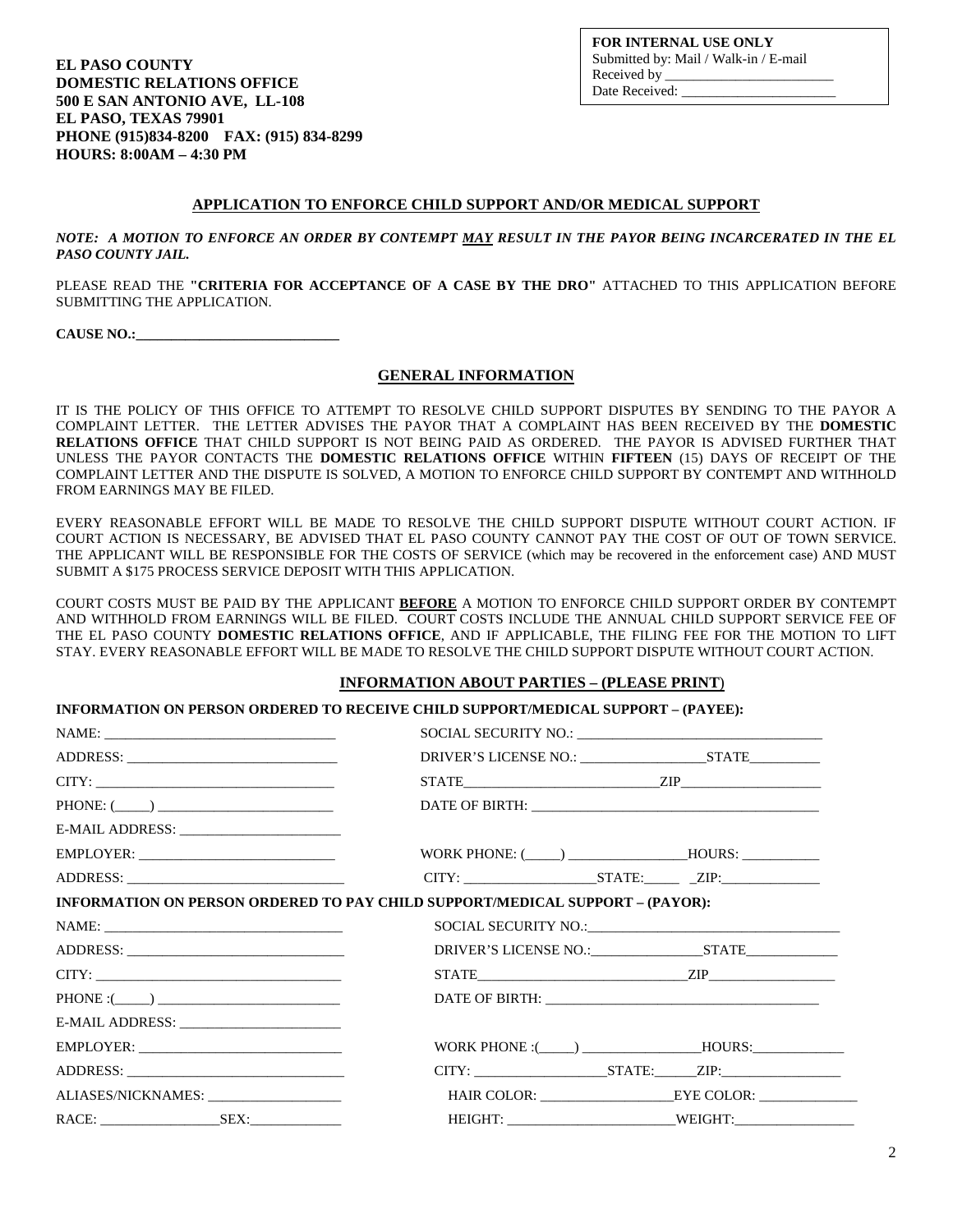CRIMINAL HISTORY OF BOTH PARTIES (INCLUDE PROTECTIVE AND/OR RESTRAINING ORDERS AND ANY PROBATION ORDERS): \_\_\_\_\_\_\_\_\_\_\_\_\_\_\_\_\_\_\_\_\_\_\_\_\_\_\_\_\_\_\_\_\_\_\_\_\_\_\_\_\_\_\_\_\_\_\_\_\_\_\_\_\_\_\_\_\_\_\_\_\_\_\_\_\_\_\_\_\_\_\_\_\_\_\_\_\_\_\_\_\_\_\_\_\_\_\_\_\_\_\_\_\_\_\_\_\_\_\_\_\_\_\_

#### PHYSICAL DESCRIPTION OF PAYOR: (TATOOS, BEARD, SCARS, GLASSES, ETC.) \_\_\_\_\_\_\_\_\_\_\_\_\_\_\_\_\_\_\_\_\_\_\_\_\_\_\_\_\_\_\_\_\_\_\_\_\_\_\_

| AUTOMOBILE MAKE:                                                       | MODEL:             | YEAR: |
|------------------------------------------------------------------------|--------------------|-------|
| COLOR:<br>TAG NO.                                                      | OTHER INFORMATION: |       |
| ADDITIONAL INFORMATION/OTHER LOCATIONS WHERE SERVICE MAY BE ATTEMPTED: |                    |       |

\_\_\_\_\_\_\_\_\_\_\_\_\_\_\_\_\_\_\_\_\_\_\_\_\_\_\_\_\_\_\_\_\_\_\_\_\_\_\_\_\_\_\_\_\_\_\_\_\_\_\_\_\_\_\_\_\_\_\_\_\_\_\_\_\_\_\_\_\_\_\_\_\_\_\_\_\_\_\_\_\_\_\_\_\_\_\_\_\_\_\_\_\_\_\_\_\_\_\_\_\_\_\_\_\_\_\_\_\_\_\_\_\_\_

\_\_\_\_\_\_\_\_\_\_\_\_\_\_\_\_\_\_\_\_\_\_\_\_\_\_\_\_\_\_\_\_\_\_\_\_\_\_\_\_\_\_\_\_\_\_\_\_\_\_\_\_\_\_\_\_\_\_\_\_\_\_\_\_\_\_\_\_\_\_\_\_\_\_\_\_\_\_\_\_\_\_\_\_\_\_\_\_\_\_\_\_\_\_\_\_\_\_\_\_\_\_\_\_\_\_\_\_\_\_\_\_\_

# **CHILDREN INFORMATION**

| <u> 1989 - Johann Stoff, amerikansk politiker (d. 1989)</u>                                                           |                       |  |
|-----------------------------------------------------------------------------------------------------------------------|-----------------------|--|
|                                                                                                                       |                       |  |
|                                                                                                                       |                       |  |
| <u> 1989 - Johann Stoff, amerikansk politiker (d. 1989)</u>                                                           | SEX: GRADUATION DATE: |  |
|                                                                                                                       |                       |  |
| ADDRESS:                                                                                                              |                       |  |
|                                                                                                                       |                       |  |
|                                                                                                                       |                       |  |
|                                                                                                                       |                       |  |
| <u> 1989 - Johann Stoff, deutscher Stoff, der Stoff, der Stoff, der Stoff, der Stoff, der Stoff, der Stoff, der S</u> |                       |  |
|                                                                                                                       |                       |  |
|                                                                                                                       | DATE OF BIRTH: PLACE  |  |
| <u> 1989 - Andrea Stadt Britain, amerikansk politiker (</u>                                                           | SEX: GRADUATION DATE: |  |
|                                                                                                                       |                       |  |
|                                                                                                                       |                       |  |
|                                                                                                                       |                       |  |

### **COURT-ORDERED CHILD SUPPORT INFORMATION**

NAME OF FINAL ORDER IN WHICH CURRENT CHILD SUPPORT WAS ESTABLISHED – **DO NOT INCLUDE TEMPORARY ORDERS**:

| DATE ORDER WAS SIGNED:              | IS ORDER AN EL PASO COUNTY ORDER?                  |
|-------------------------------------|----------------------------------------------------|
| IF OTHER THAN EL PASO COUNTY WHERE? | IF OTHER THAN EL PASO COUNTY ORDER, HAS ORDER BEEN |
|                                     | TRANSFERRED TO EL PASO COUNTY?                     |

\_\_\_\_\_\_\_\_\_\_\_\_\_\_\_\_\_\_\_\_\_\_\_\_\_\_\_\_\_\_\_\_\_\_\_\_\_\_\_\_\_\_\_\_\_\_\_\_\_\_\_\_\_\_\_\_\_\_\_\_\_\_\_\_\_\_\_\_\_\_\_\_\_\_\_\_\_\_\_\_\_\_\_\_\_\_\_\_\_\_\_\_\_\_\_\_\_\_\_\_\_\_\_\_\_\_\_\_\_\_\_

| IF YES. A COPY OF THE BANKRUPTCY PETITION MUST BE PROVIDED.                                         |
|-----------------------------------------------------------------------------------------------------|
|                                                                                                     |
| HAS PAYOR PREVIOUSLY BEEN HELD IN CONTEMPT FOR FAILURE TO PAY CHILD SUPPORT?                        |
| HAS AID FOR DEPENDENT CHILDREN (AFDC/TANF/SNAP) EVER BEEN PAID FOR THE SUBJECT CHILDREN?            |
| IS PAYOR CURRENTLY ON PROBATION IN EL PASO COUNTY FOR FAILURE TO PAY CHILD SUPPORT?                 |
| IS CHILD SUPPORT CURRENTLY BEING DEDUCTED FROM THE PAYOR'S EARNINGS? ______________________________ |
| HAS AN ORDER TO WITHHOLD CHILD SUPPORT FROM EARNINGS BEEN SENT TO PAYOR'S EMPLOYER?                 |

3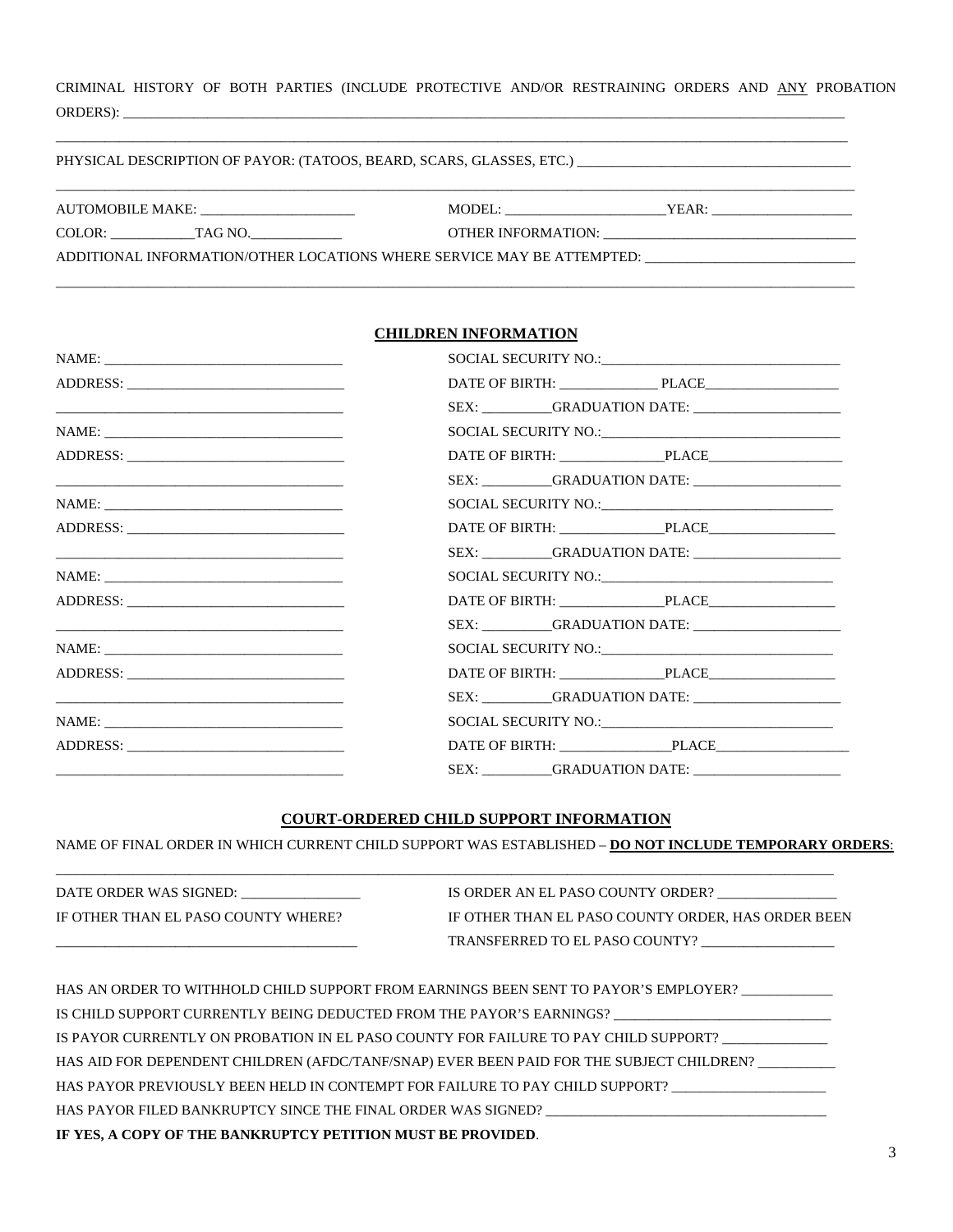NOTE: IF A BANKRUPTCY PETITION IS CURRENTLY PENDING, A MOTION TO ENFORCE CHILD SUPPORT BY CONTEMPT MAY NOT BE FILED UNTIL PERMISSION IS OBTAINED FROM THE BANKRUPTCY COURT. A MOTION TO LIFT STAY MUST BE FILED WITH THE BANKRUPTCY COURT TO BE ABLE TO ENFORCE YOUR CHILD SUPPORT ORDER. IF A BANKRUPTCY PETITION IS FILED AFTER A MOTION TO ENFORCE CHILD SUPPORT IS FILED, A MOTION TO LIFT STAY MUST BE FILED WITH THE BANKRUPTCY COURT IN ORDER TO CONTINUE.

HAS THE BANKRUPTCY BEEN DISCHARGED? IF YES, A COPY OF THE DISCHARGE MUST BE PROVIDED.

\_\_\_\_\_\_\_\_\_\_\_\_\_\_\_\_\_\_\_\_\_\_\_\_\_\_\_\_\_\_\_\_\_\_\_\_\_\_\_\_\_\_\_\_\_\_\_\_\_\_\_\_\_\_\_\_\_\_\_\_\_\_\_\_\_\_\_\_\_\_\_\_\_\_\_\_\_\_\_\_\_\_\_\_\_\_\_\_\_\_\_\_\_\_\_\_\_\_\_\_\_\_\_\_

HAS ANY CHILD BEEN WITH THE PAYOR FOR ANY LENGTH OF TIME THAT EXCEEDS COURT-ORDERED VISITATION?

IF YES, LIST EACH CHILD'S NAME AND SPECIFIC DATES: CHILD'S NAME BEGINNING DATE ENDING DATE

## **CHILD SUPPORT ARREARAGE INFORMATION**

\_\_\_\_\_\_\_\_\_\_\_\_\_\_\_\_\_\_\_\_\_\_\_\_\_\_\_\_\_\_\_\_\_\_\_\_\_\_\_\_\_\_\_\_\_\_\_\_\_\_\_\_\_\_\_\_\_\_\_\_\_\_\_\_\_\_\_\_\_\_\_\_\_\_\_\_\_\_\_\_\_\_\_\_\_\_\_\_\_\_\_\_\_\_\_\_\_\_\_\_\_\_\_\_\_\_\_\_\_\_\_\_\_\_\_\_\_\_ \_\_\_\_\_\_\_\_\_\_\_\_\_\_\_\_\_\_\_\_\_\_\_\_\_\_\_\_\_\_\_\_\_\_\_\_\_\_\_\_\_\_\_\_\_\_\_\_\_\_\_\_\_\_\_\_\_\_\_\_\_\_\_\_\_\_\_\_\_\_\_\_\_\_\_\_\_\_\_\_\_\_\_\_\_\_\_\_\_\_\_\_\_\_\_\_\_\_\_\_\_\_\_\_\_\_\_\_\_\_\_\_\_\_\_\_\_\_ \_\_\_\_\_\_\_\_\_\_\_\_\_\_\_\_\_\_\_\_\_\_\_\_\_\_\_\_\_\_\_\_\_\_\_\_\_\_\_\_\_\_\_\_\_\_\_\_\_\_\_\_\_\_\_\_\_\_\_\_\_\_\_\_\_\_\_\_\_\_\_\_\_\_\_\_\_\_\_\_\_\_\_\_\_\_\_\_\_\_\_\_\_\_\_\_\_\_\_\_\_\_\_\_\_\_\_\_\_\_\_\_\_\_\_\_\_\_

HAVE CHILD SUPPORT PAYMENTS BEEN PAID THAT WERE NOT PAID THROUGH THE TEXAS CHILD SUPPORT STATE DISBURSEMENT UNIT? \_\_\_\_\_\_\_\_\_\_\_\_YES \_\_\_\_\_\_\_\_\_\_\_\_\_\_ NO IF YES, PLEASE REQUEST AND COMPLETE AN AFFIDAVIT OF DIRECT PAYMENT IF YOU WISH TO REQUEST THAT THE COURT APPLY THE CREDIT TO THE OBLIGOR'S ARREARAGE. IF YOU DO NOT WISH TO APPLY THE CREDIT, PLEASE BE ADVISED THAT THE OBLIGOR MAY PROVE ELIGIBILITY FOR THE CREDIT THROUGH CANCELLED CHECKS, MONEY ORDERS AND/OR BANK DEPOSITS.

# **ENFORCEMENT OF HEALTH INSURANCE PREMIUMS AND/OR UNREIMBURSED MEDICAL BILLS NOT COVERED BY INSURANCE**

You may be entitled to reimbursement of health care costs you have incurred on behalf of the children. This may be health insurance premiums and any health care cost incurred on behalf of the children but not covered by health insurance (co-pay, deductible, uncovered costs, etc.). Reimbursement of the cost of health insurance may be provided in your parent-child order. If your order requires Obligor to maintain health insurance, and s/he fails to do so, your order may require that s/he reimburses you the cost of health insurance. In that event, you are required to notify him/her in writing of the cost of insurance and make "demand" for payment.

If your order does not require reimbursement, but Obligor fails to provide health insurance as ordered, EPCDRO can request that the Court order reimbursement of the health insurance premium for each month the Obligor failed to provide health insurance. No notice is necessary in this type of case. In addition, Obligor can be ordered to pay 100% of uninsured medical expenses in this situation.

In both cases, please provide a letter from your employer/Human Resource Department reflecting the cost of health insurance and listing each person covered by your insurance coverage during the period for which you are seeking reimbursement.

## **ENFORCEMENT OF HEALTH INSURANCE PREMIUMS**

| Does the court order require the Obligor to maintain health insurance coverage for the named child(ren)? |     |                                                                                                                                             |
|----------------------------------------------------------------------------------------------------------|-----|---------------------------------------------------------------------------------------------------------------------------------------------|
| YES NO                                                                                                   |     |                                                                                                                                             |
| Does the Obligor currently maintain health insurance for the child (ren)?                                |     |                                                                                                                                             |
|                                                                                                          | NO. |                                                                                                                                             |
|                                                                                                          |     | Did you purchase/obtain health insurance for the children (other than CHIP or Medicaid) because Obligor failed to maintain health insurance |
| coverage? NO YES NO                                                                                      |     |                                                                                                                                             |
|                                                                                                          |     | Does the court order require the Obligor to reimburse you for health insurance premiums paid on behalf of the child(ren)?                   |
| <b>YES</b><br>the control of the control of the control of                                               | NO. |                                                                                                                                             |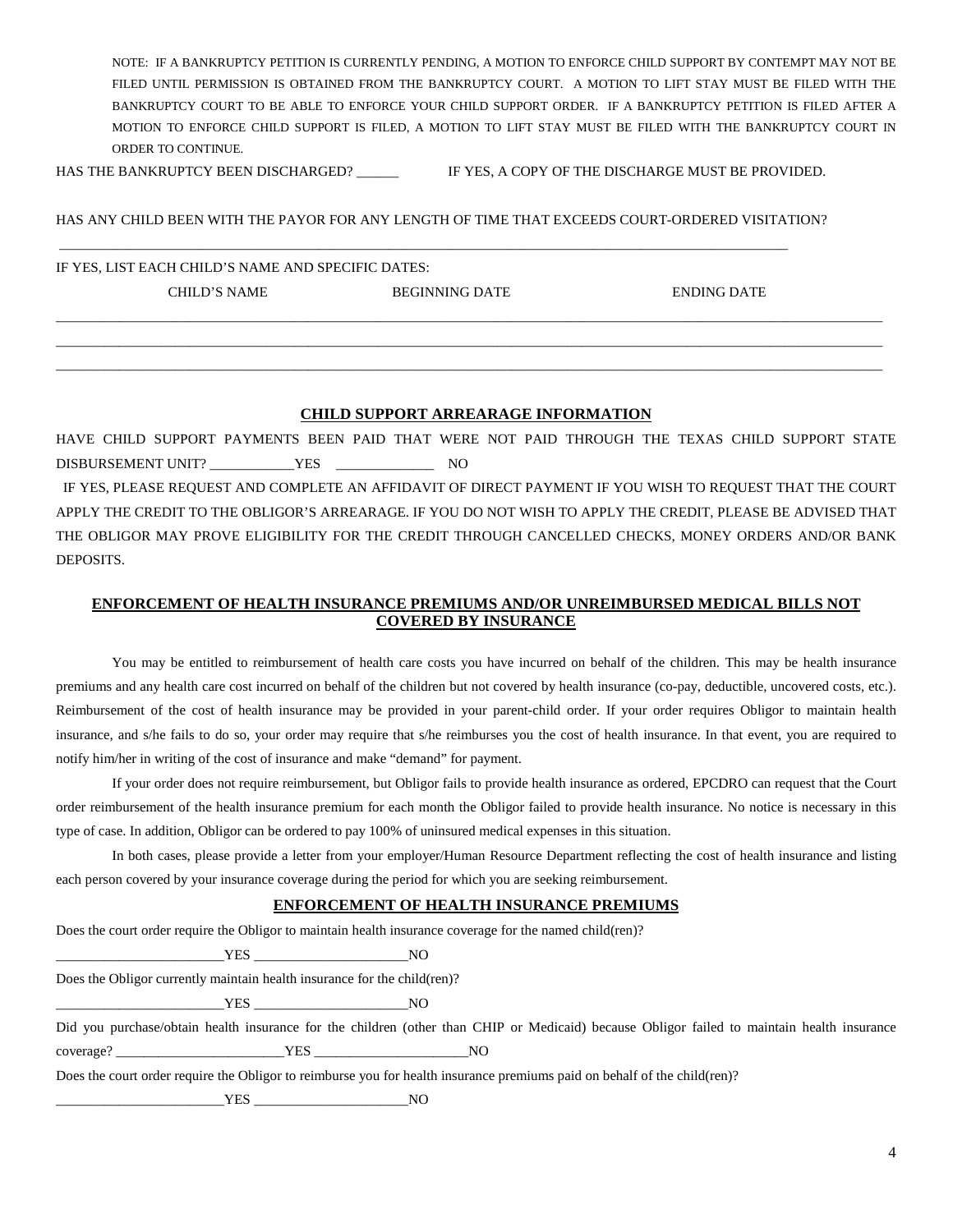How much is the Obligor required to reimburse to you for health insurance premiums?

ALL \_\_\_\_\_\_\_\_\_\_\_\_\_\_ONE-HALF \_\_\_\_\_\_\_\_\_\_\_OTHER \_\_\_\_\_\_\_\_\_\_\_\_\_\_\_\_\_\_\_\_\_NONE

Please specify time frame(s) during which you have paid for health insurance coverage for the children.

Please provide a letter from your employer/Human Resource Department, reflecting the cost of health insurance and listing each person covered by your insurance coverage. Be sure to list only the amount you pay for coverage for the subject child(ren). **DO NOT** include any amounts you pay for yourself or any other household member who is not a subject child of this suit. (You can calculate this by deducting the amount you would pay to insure yourself alone from the amount you pay to insure yourself and the child(ren).

\_\_\_\_\_\_\_\_\_\_\_\_\_\_\_\_\_\_\_\_\_\_\_\_\_\_\_\_\_\_\_\_\_\_\_\_\_\_\_\_\_\_\_\_\_\_\_\_\_\_\_\_\_\_\_\_\_\_\_\_\_\_\_\_\_\_\_\_\_\_\_\_\_\_\_\_\_\_\_\_\_\_\_\_\_\_\_\_\_\_\_\_\_\_\_\_\_\_\_\_\_\_\_\_\_\_\_\_\_\_\_\_\_\_\_\_\_\_\_\_ \_\_\_\_\_\_\_\_\_\_\_\_\_\_\_\_\_\_\_\_\_\_\_\_\_\_\_\_\_\_\_\_\_\_\_\_\_\_\_\_\_\_\_\_\_\_\_\_\_\_\_\_\_\_\_\_\_\_\_\_\_\_\_\_\_\_\_\_\_\_\_\_\_\_\_\_\_\_\_\_\_\_\_\_\_\_\_\_\_\_\_\_\_\_\_\_\_\_\_\_\_\_\_\_\_\_\_\_\_\_\_\_\_\_\_\_\_\_\_\_

If your court order requires that you notify Obligor of any change in health insurance premium cost, please provide a copy of the notice letter you sent to Obligor. *IF YOU HAVE NOT PROVIDED THE REQUIRED NOTICE TO THE OTHER PARTY, PLEASE DO SO IMMEDIATELY USING THE ATTACHED LETTER FORMAT AND PROOF OF COVERAGE. IT SHOULD BE MAILED BY BOTH FIRST CLASS MAIL AND CERTIFIED MAIL; ASK THE POSTAL SERVICE EMPLOYEE TO STAMP YOUR COPY OF THE LETTER WITH THE DATE OF MAILING (POSTMARK) TO PROVE THAT THE LETTERS WERE MAILED. IF THE CERTIFIED LETTER IS RETURNED, PLEASE SUBMIT THE UNOPENED LETTER ALONG WITH THIS APPLICATION.* 

#### **UNINSURED MEDICAL EXPENSE REIMBURSEMENT INFORMATION "OUT OF POCKET" MEDICAL EXPENSES**

Most court orders require both parents to pay half of medical expenses paid on behalf of the children but not reimbursed by insurance. Most court orders also require the parent who incurs the expense to send a copy of the bill, receipt, etc. to the other parent within a certain time period. If notice is not given within that time period, the other parent may not be held in contempt for failure to timely reimburse the expense. However, the Court can still order that the other parent reimburse the uninsured portion of the medical expense. Before we can help you enforce this part of your court order, you MUST provide us with the following information with respect to EACH AND EVERY medical bill for which you seek reimbursement. You also MUST provide a copy of each receipt, bill, invoice, or other proof of the medical expense **and** proof that the payment was made by you. The receipt, bill, invoice, or other proof of expense must include the provider's name, date of service, patient name and date of payment.

Does the court order require the Obligor to reimburse medical expenses not covered by insurance but incurred on behalf of the child(ren)?

\_\_\_\_\_\_\_\_\_\_\_\_\_\_\_\_\_\_\_\_\_\_\_\_YES \_\_\_\_\_\_\_\_\_\_\_\_\_\_\_\_\_\_\_\_\_\_\_NO What portion of uninsured medical expenses is the Obligor required to pay? ALL GNE-HALF OTHER

EPCDRO will only seek enforcement of uninsured medical expenses incurred within the past twenty-four (24) months and totaling \$500.00 or more. Once a motion to enforce has been filed with the Court, EPCDRO reserves the right to refuse to include additional medical expenses or newly incurred expenses within the pending action. Proper notice to the other parent is required.

PLEASE ATTACH A COPY OF EACH NOTICE LETTER, MEDICAL EXPENSE LOG AND EVERY BILL AND/OR RECEIPT THAT HAS BEEN SUBMITTED TO THE PARTY FROM WHOM REIMBURSEMENT IS DUE, ALONG WITH PROOF THAT THE INFORMATION WAS MAILED.

*IF YOU HAVE NOT PROVIDED THE REQUIRED NOTICE TO THE OTHER PARTY, PLEASE DO SO IMMEDIATELY USING THE ATTACHED LETTER FORMAT AND MEDICAL EXPENSE LOG. IT SHOULD BE MAILED BY BOTH FIRST CLASS MAIL AND CERTIFIED MAIL; ASK THE POSTAL SERVICE EMPLOYEE TO STAMP YOUR COPY OF THE LETTER WITH THE DATE OF MAILING (POSTMARK) TO PROVE THAT THE LETTERS WERE MAILED. IF THE PERSON OWING THE EXPENSE FAILS TO REIMBURSE THE EXPENSES WITHIN THIRTY (30) DAYS OF THE DATE THE NOTICE WAS MAILED, YOU MAY SUBMIT THIS APPLICATION. IF THE CERTIFIED LETTER IS RETURNED, PLEASE SUBMIT THE UNOPENED LETTER ALONG WITH THIS APPLICATION.*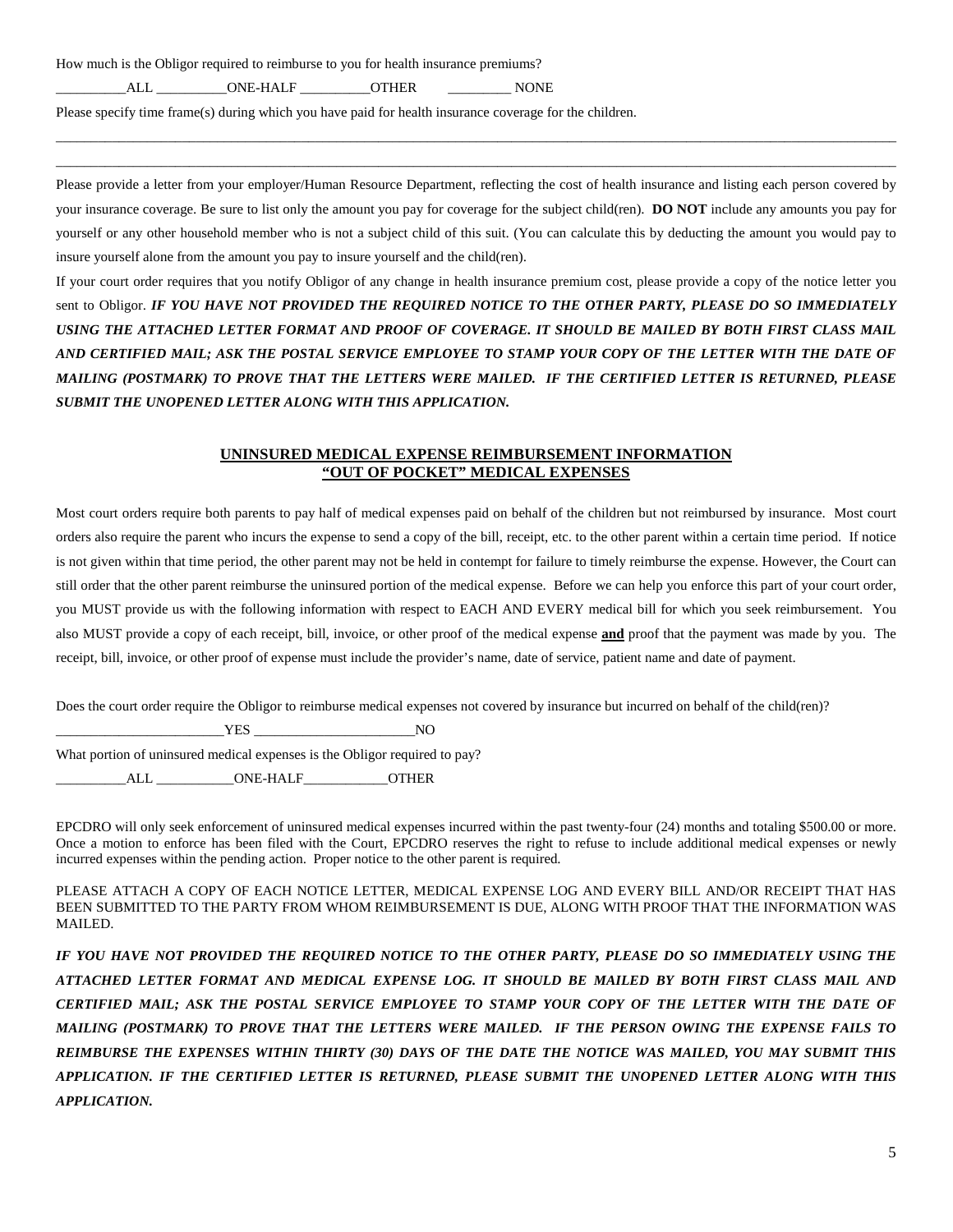## **NOTICE**

**THE ABOVE INFORMATION MUST BE SUBMITTED IN THE EXACT FORMAT REQUIRED. FURTHER, COPIES OF ALL INSURANCE PAYMENTS AND MEDICAL BILLS MUST ACCOMPANY YOUR APPLICATION.** 

**FAILURE TO SUBMIT THE INFORMATION IN THE MANNER REQUESTED WILL CAUSE A DELAY IN PROCESSING YOUR CASE.** 

## **ADMONISHMENTS**

THE EL PASO COUNTY DOMESTIC RELATIONS OFFICE REPRESENTS ONLY THE COURT THAT HAS RENDERED THE ORDER AS "FRIEND OF THE COURT". THE OFFICE REPRESENTS NEITHER THE APPLICANT NOR THE RESPONDING PARTY. BOTH PARTIES HAVE THE RIGHT TO HIRE AN ATTORNEY TO REPRESENT THEM IN ANY COURT ACTION THAT MAY BE TAKEN BY THE DOMESTIC RELATIONS OFFICE.

THE EL PASO COUNTY DOMESTIC RELATIONS OFFICE IS LIMITED TO ENFORCEMENT OF THE CHILD SUPPORT ONLY, AND WILL NOT REPRESENT THE APPLICANT NOR ACCEPT SERVICE FOR THE APPLICANT IF ANY COUNTER MOTION IS FILED.

THE EL PASO COUNTY DOMESTIC RELATIONS OFFICE ENFORCEMENT DIVISION WILL NOT FILE AN ENFORCEMENT ACTION IF LITIGATION OF ANY KIND IS CURRENTLY PENDING IN YOUR CASE.

I SWEAR OR AFFIRM THAT I HAVE READ THE ENTIRE APPLICATION, I UNDERSTAND THE INFORMATION CONTAINED THEREIN AND THE INFORMATION I HAVE WRITTEN ON THIS APPLICATION IS TRUE AND CORRECT TO THE BEST OF MY BELIEF AND KNOWLEDGE, AND I AGREE WITH THE TERMS SET FORTH ABOVE.

APPLICANT SIGNATURE

\_\_\_\_\_\_\_\_\_\_\_\_\_\_\_\_\_\_\_\_\_\_\_\_\_\_\_\_\_\_\_\_\_\_\_\_\_\_\_\_\_\_\_\_\_\_\_\_

\_\_\_\_\_\_\_\_\_\_\_\_\_\_\_\_\_\_\_\_\_\_\_\_\_\_\_\_\_\_\_\_\_\_\_\_\_\_\_\_\_\_\_\_\_\_\_\_

DATE SIGNED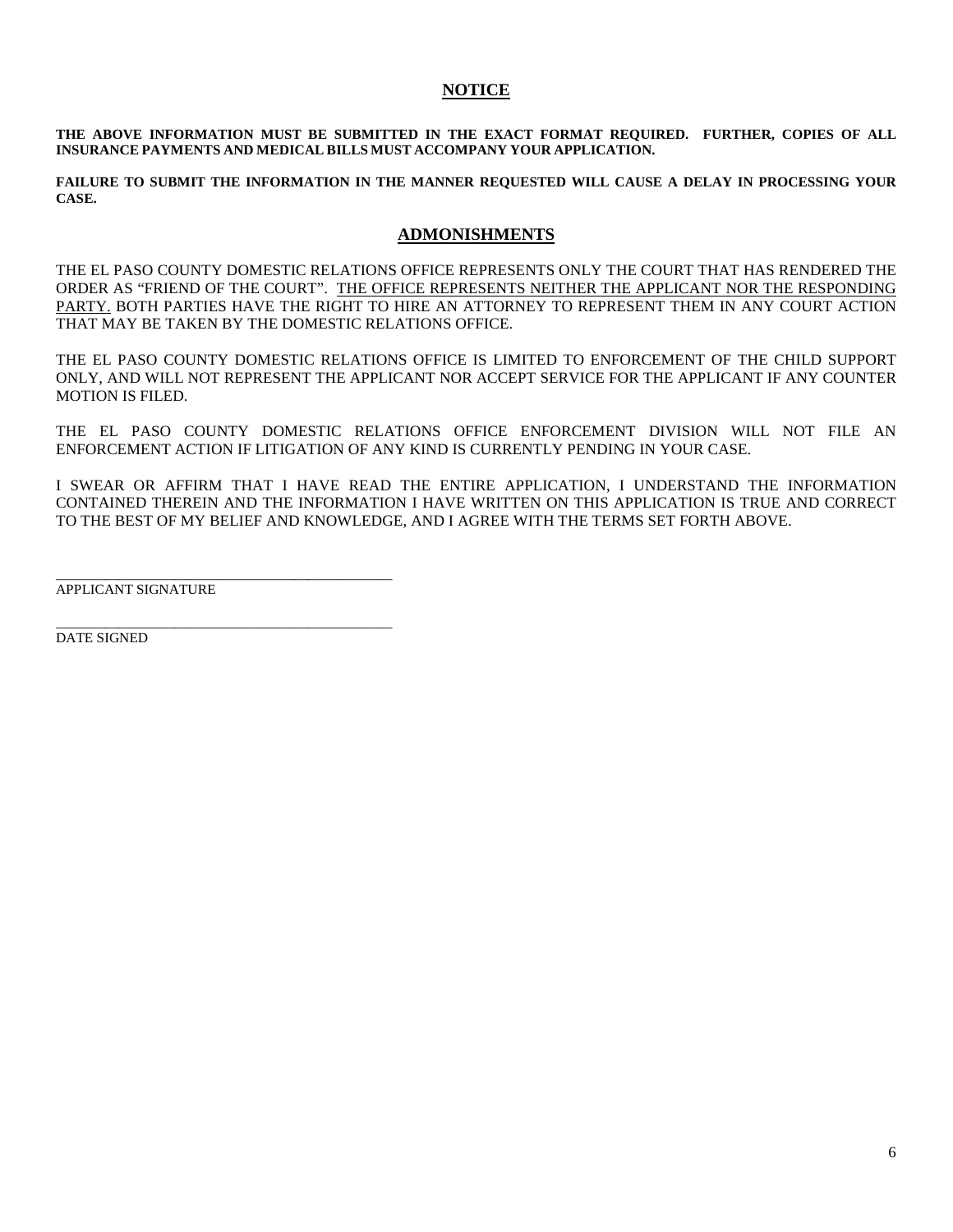|                  | FOR THE PERIOD OF<br>$TO$ __<br>(PLEASE LIST THE PAYMENTS IN ORDER BY DATE, OLDEST TO MOST RECENT) |                                   |                      |                                                               |                              |
|------------------|----------------------------------------------------------------------------------------------------|-----------------------------------|----------------------|---------------------------------------------------------------|------------------------------|
| $\overline{\#}$  | <b>DATE OF</b><br>$\operatorname{BILL}$ OR<br>${\bf EXPENSE}$                                      | <b>SERVICE</b><br><b>PROVIDER</b> | <b>NAME OF CHILD</b> | <b>AMT. NOT PAID BY</b><br>INSURANCE, AMT.<br>PAID BY OBLIGEE | <b>AMOUNT</b><br><b>OWED</b> |
| 1.               |                                                                                                    |                                   |                      |                                                               |                              |
| $\overline{2}$ . |                                                                                                    |                                   |                      |                                                               |                              |
| $\overline{3}$ . |                                                                                                    |                                   |                      |                                                               |                              |
| 4.               |                                                                                                    |                                   |                      |                                                               |                              |
| 5.               |                                                                                                    |                                   |                      |                                                               |                              |
| 6.               |                                                                                                    |                                   |                      |                                                               |                              |
| $\overline{7}$ . |                                                                                                    |                                   |                      |                                                               |                              |
| 8.               |                                                                                                    |                                   |                      |                                                               |                              |
| 9.               |                                                                                                    |                                   |                      |                                                               |                              |
| 10.              |                                                                                                    |                                   |                      |                                                               |                              |
| 11.              |                                                                                                    |                                   |                      |                                                               |                              |
| 12.              |                                                                                                    |                                   |                      |                                                               |                              |
| 13.              |                                                                                                    |                                   |                      |                                                               |                              |
| 14.              |                                                                                                    |                                   |                      |                                                               |                              |
| 15.              |                                                                                                    |                                   |                      |                                                               |                              |
| 16.              |                                                                                                    |                                   |                      |                                                               |                              |
| 17.              |                                                                                                    |                                   |                      |                                                               |                              |
| 18.              |                                                                                                    |                                   |                      |                                                               |                              |
| 19.              |                                                                                                    |                                   |                      |                                                               |                              |
| 20.              |                                                                                                    |                                   |                      |                                                               |                              |
| $21.$            |                                                                                                    |                                   |                      |                                                               |                              |
| 22.              |                                                                                                    |                                   |                      |                                                               |                              |
| 23.              |                                                                                                    |                                   |                      |                                                               |                              |
| 24.              |                                                                                                    |                                   |                      |                                                               |                              |
| 25.              |                                                                                                    |                                   |                      |                                                               |                              |

# **UNINSURED MEDICAL EXPENSES INCURRED BY \_\_\_\_\_\_\_\_\_\_\_\_\_\_\_\_\_\_\_\_\_\_\_\_\_\_\_\_\_\_\_\_\_\_\_\_\_**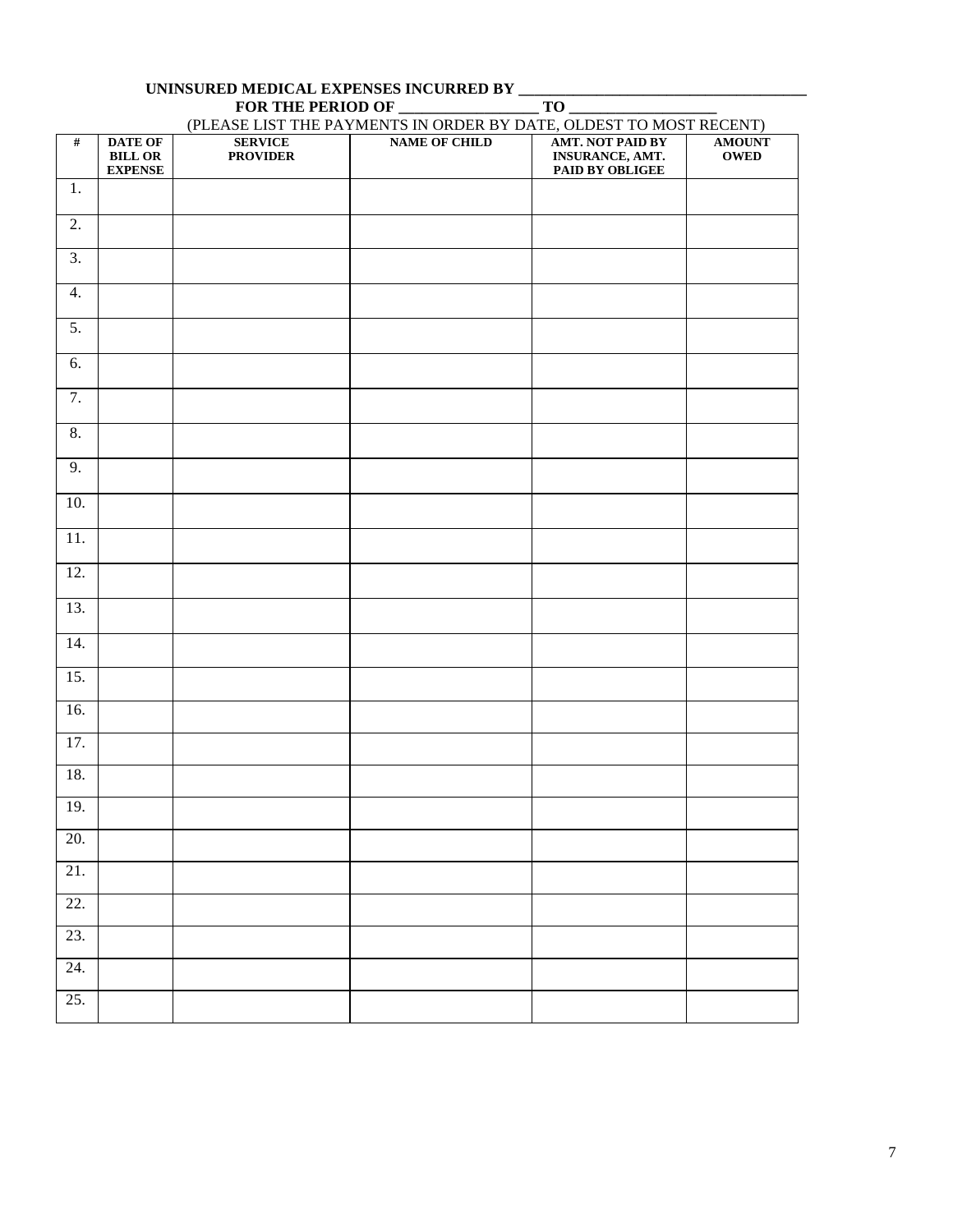[DATE] \_\_\_\_\_\_\_\_\_\_\_\_\_\_\_\_\_\_\_\_\_\_\_\_\_\_\_\_\_\_\_\_\_\_\_\_\_\_\_\_\_\_\_\_\_

Re: In the Interest of \_\_\_\_\_\_\_\_\_\_\_\_\_\_\_\_\_, Child(ren) Cause No. \_\_\_\_\_\_\_\_\_\_\_\_\_\_\_\_\_\_\_\_\_\_\_\_\_\_\_\_\_\_\_\_\_\_

Dear \_\_\_\_\_\_\_\_\_\_\_\_\_\_\_\_\_\_\_\_\_\_\_\_\_\_\_:

\_\_\_\_\_\_\_\_\_\_\_\_\_\_\_\_\_\_\_\_\_\_\_\_\_\_\_\_

\_\_\_\_\_\_\_\_\_\_\_\_\_\_\_\_\_\_\_\_\_\_\_\_\_\_\_\_

\_\_\_\_\_\_\_\_\_\_\_\_\_\_\_\_\_\_\_\_\_\_\_\_\_\_\_\_

As you are aware, the parent-child order requires that you reimburse me \_\_\_\_\_\_\_\_\_% of all uninsured medical expenses.

I am enclosing copies of uninsured medical expenses which I have paid during the period of \_\_\_\_\_\_\_\_\_\_\_\_\_\_\_\_\_\_\_ to \_\_\_\_\_\_\_\_\_\_\_\_\_\_\_\_\_\_\_\_. As you will see from the enclosed Medical Expense Log, your share of the expenses is \$\_\_\_\_\_\_\_\_\_\_\_\_\_\_\_\_\_\_\_ and is due within \_\_\_\_\_\_ days of the date of this letter.

Please remit payment to me through the El Paso County Domestic Relations Office, 500 E. San Antonio, Rm LL-108, El Paso, Texas 79901, together with a copy of this letter.

Thank you for your cooperation in this matter.

Sincerely,

\_\_\_\_\_\_\_\_\_\_\_\_\_\_\_\_\_\_\_\_\_\_\_\_\_\_\_\_\_\_\_\_ Address \_\_\_\_\_\_\_\_\_\_\_\_\_\_\_\_\_\_\_\_\_\_\_\_\_ \_\_\_\_\_\_\_\_\_\_\_\_\_\_\_\_\_\_\_\_\_\_\_\_\_\_\_\_\_\_\_\_\_